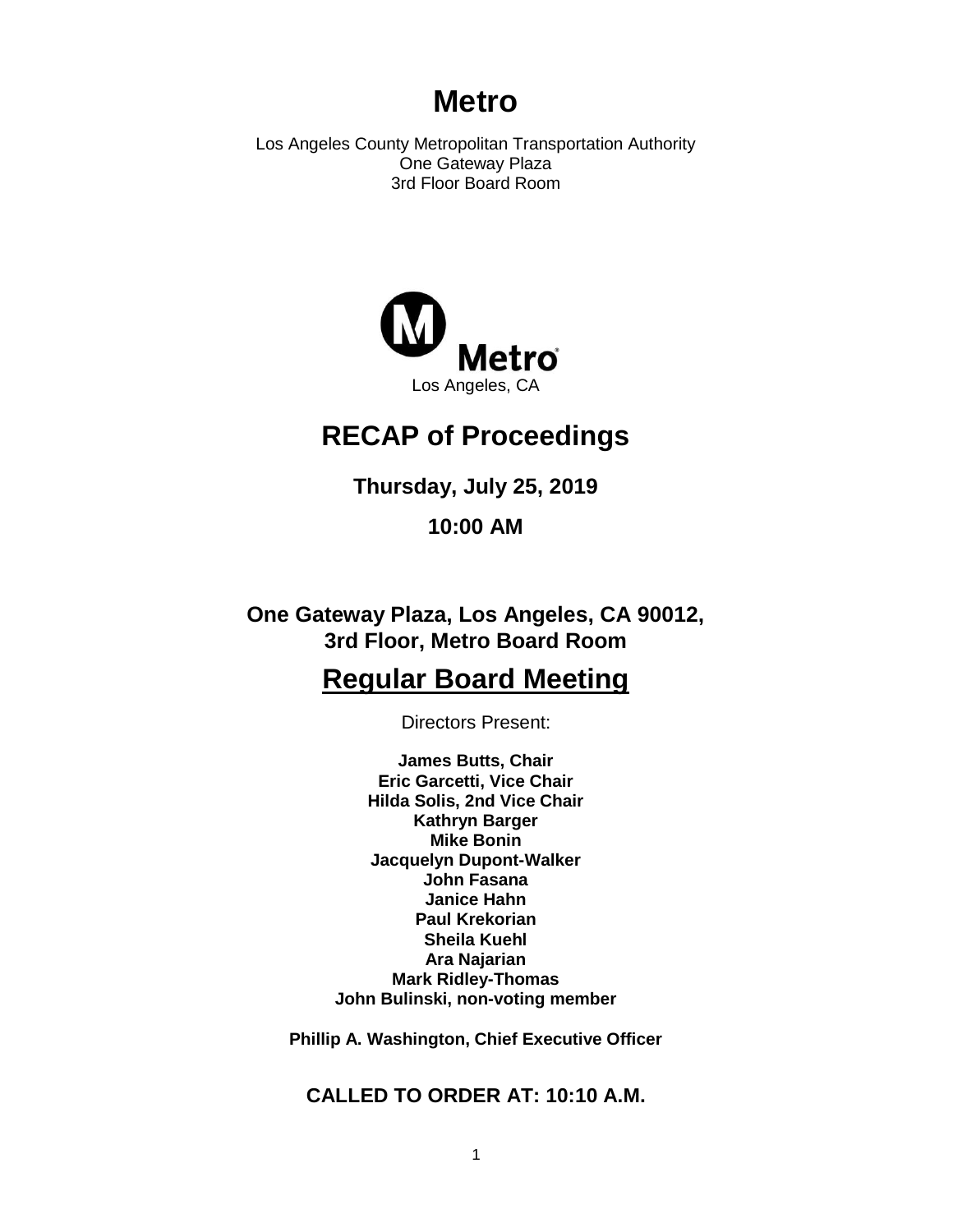# **ROLL CALL**

1. APPROVED Consent Calendar Items: 2, 11, 12, 13, 14, 15\*, 18, 22, 23, 24, 25, 33, 34, 40, 41, 42, 43 and 44

Consent Calendar items were approved by one motion unless held by a Director for discussion and/or separate action.

\*Item required a 2/3 vote of the Board.

| $JF$ $PK$ | MB JDW SK EG JB |  | $\vert$ HS $\vert$ | JH | <b>KB</b> | RG | <b>MRT</b> | <b>AN</b> |
|-----------|-----------------|--|--------------------|----|-----------|----|------------|-----------|
|           |                 |  |                    |    |           |    |            |           |

### **2. SUBJECT: MINUTES 2019-0535**

APPROVED ON CONSENT CALENDAR Minutes of the Regular Board Meeting held June 27, 2019.

## **3. SUBJECT: REMARKS BY THE CHAIR 2019-0565**

RECEIVED remarks by the **Chair.**

|  |  |  |  | JF   PK   MB   JDW   SK   EG   JB   HS   JH   KB   RG   MRT |  | $\overline{\phantom{a}}$ AN |
|--|--|--|--|-------------------------------------------------------------|--|-----------------------------|
|  |  |  |  |                                                             |  |                             |

### **4. SUBJECT: REPORT BY THE CHIEF EXECUTIVE OFFICER 2019-0566**

RECEIVED report by the **Chief Executive Officer.** 

|  |  |  |  | JF PK MB JDW SK EG JB HS JH  KB  RG MRT AN |  |  |
|--|--|--|--|--------------------------------------------|--|--|
|  |  |  |  |                                            |  |  |

| $PK = P$ . Krekorian                                                                                    | $HS = H$ . Solis    | $KB = K$ . Barger         | $RG = R$ . Garcia |  |  |  |  |  |  |  |  |
|---------------------------------------------------------------------------------------------------------|---------------------|---------------------------|-------------------|--|--|--|--|--|--|--|--|
| $JF = J$ . Fasana                                                                                       | $JB = J.$ Butts     | $JDW = J$ . Dupont-Walker |                   |  |  |  |  |  |  |  |  |
| $JH = J$ . Hahn                                                                                         | $EG = E$ . Garcetti | $MRT = M$ . Ridlev-Thomas |                   |  |  |  |  |  |  |  |  |
| $MB = M$ . Bonin                                                                                        | $SK = S$ . Kuehl    | $AN = A$ . Najarian       |                   |  |  |  |  |  |  |  |  |
| LEGEND: $Y = YES$ . N = NO. C = HARD CONFLICT. S = SOFT CONFLICT ABS = ABSTAIN. A = ABSENT. P = PRESENT |                     |                           |                   |  |  |  |  |  |  |  |  |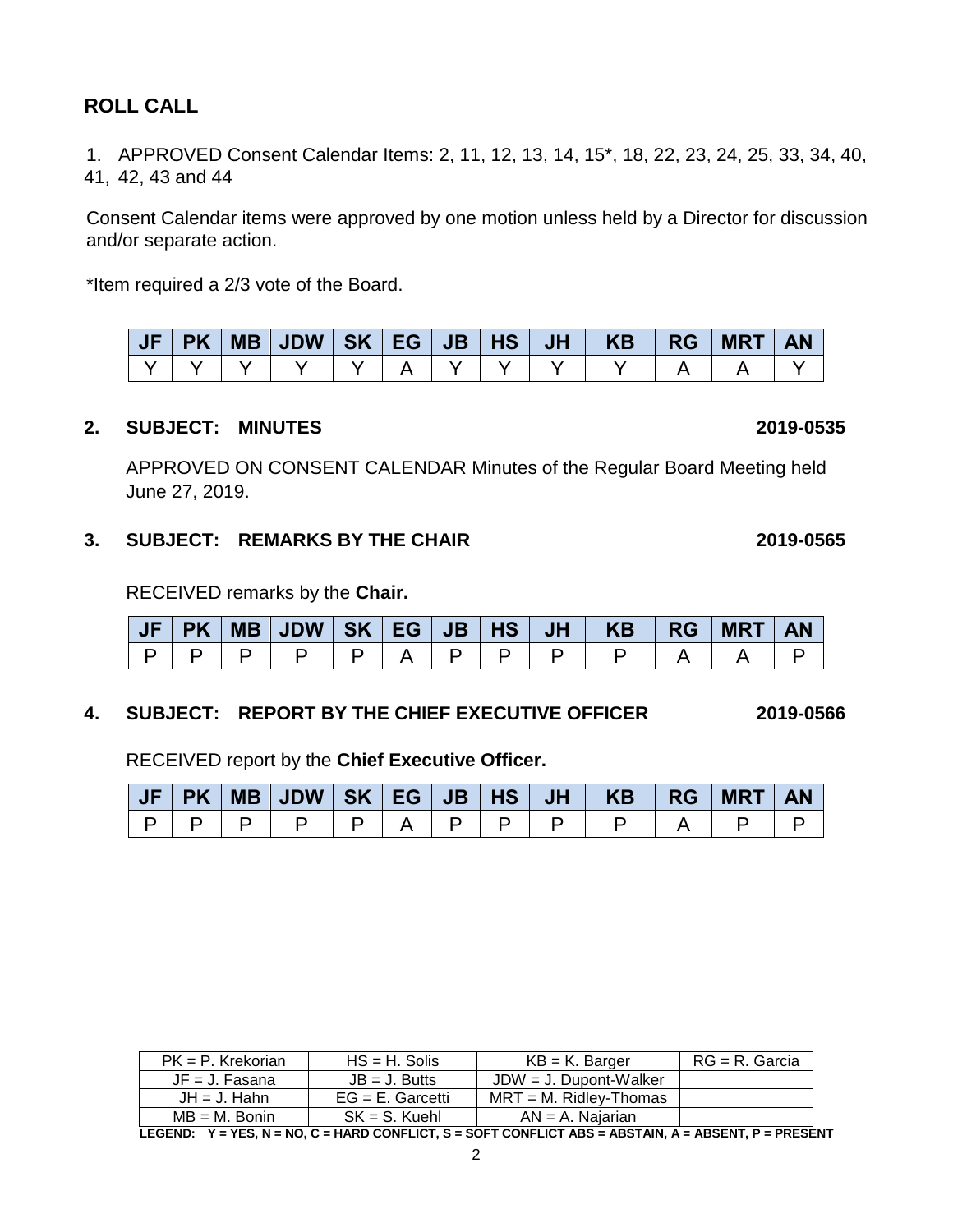## **5. SUBJECT: METROLINK ANTELOPE VALLEY LINE STUDY 2019-0429**

RECEIVED AND FILED status report on Motion 47 from the July 2017 Board of Director's meeting regarding the Metrolink Antelope Valley Line study (Refer to Attachment A).

|  |  |  |  | JF PK MB JDW SK EG JB HS JH  KB  RG MRT AN |  |  |
|--|--|--|--|--------------------------------------------|--|--|
|  |  |  |  |                                            |  |  |

### **5.1 SUBJECT: ANTELOPE VALLEY LINE MOTION 2019-0571**

APPROVED Motion by Directors Barger, Najarian, Krekorian and Solis that the Board:

- A. Support implementation of Scenarios 1 through 3, as detailed in the Antelope Valley Line Study, and prioritize the Balboa Siding Project so as to open up the expedited delivery of hourly commuter rail service between North Los Angeles County and Los Angeles Union Station;
- B. Direct the CEO and staff to coordinate with Metrolink on the implementation of Scenarios 1 through 3 and the inclusion and prioritization of the capital projects detailed therein as part of Metrolink's SCORE program;
- C. Authorize the programming of \$6.6 million in unprogrammed FY18-22 Multi-year Subregional Programming (MSP) Transit Program funds and \$6.15 million in FY23 MSP Transit Program funds from the North County Subregion, in order to bring the capital projects included in Scenarios 1 through 3 to "shovel-ready" status, and direct the CEO to report back to the Board in October with project development plans, cash flow considerations, and associated operating costs;
- D. Direct the CEO to coordinate with Metrolink on a discretionary grant strategy, and with the North County Subregion on additional local funding options that could be leveraged, to fully fund the remaining construction costs of the capital projects included in Scenarios 1 through 3, and include an update in the October report back to the Board;
- E. Support the implementation of a diesel, electric, battery electric, or hybrid multiple unit train pilot program on the Antelope Valley Line and direct the CEO to coordinate with Metrolink in the pursuit of grant funding opportunities that focus on the offsetting of mobile source pollution in order to implement the pilot program, and;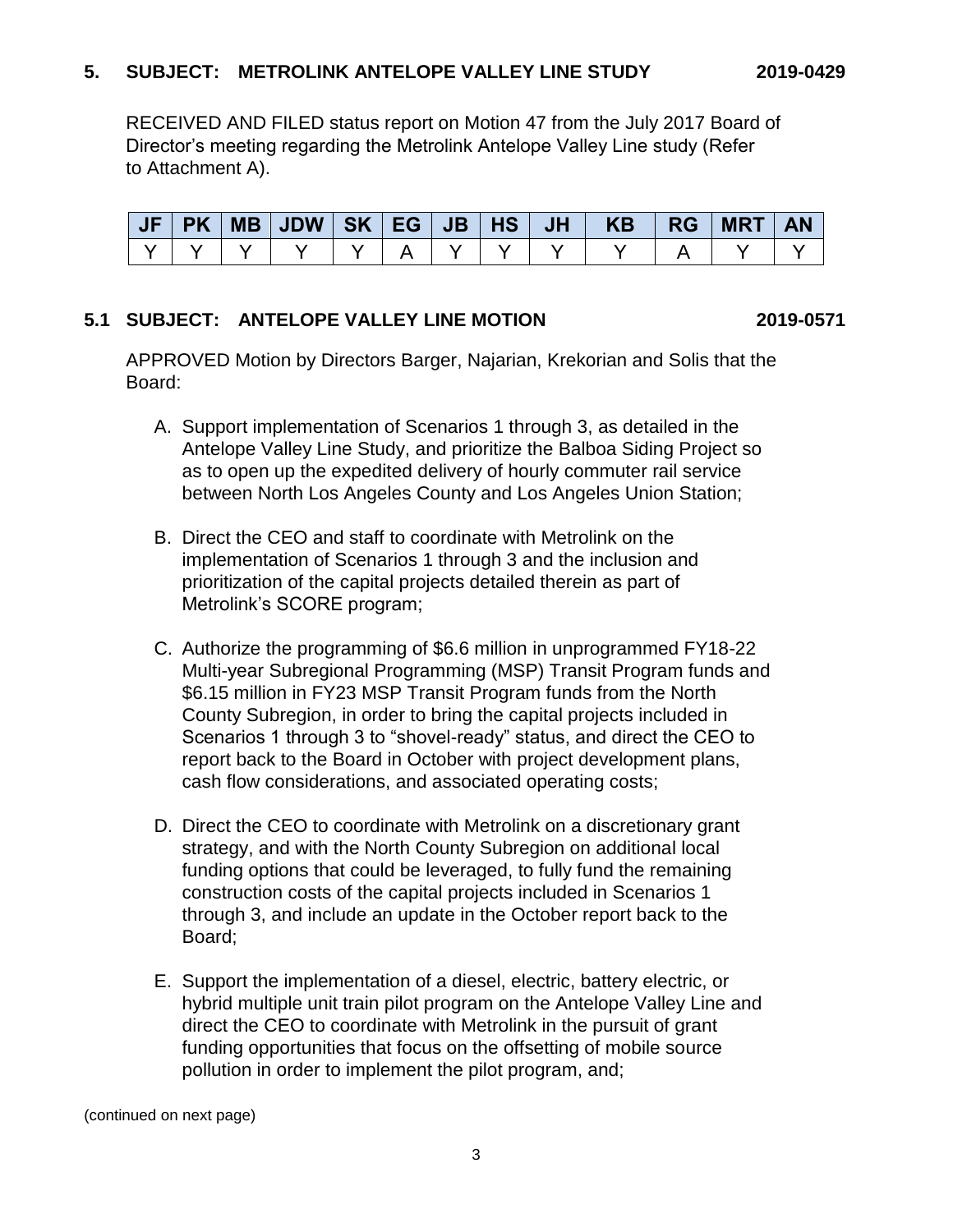F. Direct the CEO to work in partnership with Metrolink to engage appropriate state agencies and the private sector on additional strategies in order to implement the above directives and unlock the service potential of the Antelope Valley Line, in support of the integrated service goals laid out in the State Rail Plan. .

|  |  |  |  | JF   PK   MB   JDW   SK   EG   JB   HS   JH   KB | <b>IRG</b> | <b>MRT</b> | <b>AN</b> |
|--|--|--|--|--------------------------------------------------|------------|------------|-----------|
|  |  |  |  |                                                  |            |            |           |

# **10. SUBJECT: LOS ANGELES - GLENDALE - BURBANK FEASIBILITY 2019-0509 STUDY**

RECEIVED AND FILED report on Item #9 at the October 2016 Board Meeting regarding the Los Angeles - Glendale - Burbank Feasibility Study.

| <b>JF</b> | <b>PK</b> | $MB$ JDW $S$ K $EG$ JB |  | HS | <b>JH</b> | <b>KB</b> | <b>RG</b> | <b>MRT</b> |  |
|-----------|-----------|------------------------|--|----|-----------|-----------|-----------|------------|--|
|           |           |                        |  |    |           |           |           |            |  |

# **11. SUBJECT: ADOPTION OF MICRO MOBILITY VEHICLES PILOT 2019-0085 PROGRAM AT METRO STATIONS**

APPROVED ON CONSENT CALENDAR:

- A. ADOPTING the 2-year Micro Mobility Vehicles Pilot Program at Metro stations; and
- B. AMENDING Metro's Parking Ordinance (Attachment A) and Parking Rates and Permit Fee Resolution (Attachment B) in support of the implementation of the Micro Mobility Vehicles Pilot Program.

# **12. SUBJECT: WEST SANTA ANA BRANCH TRANSIT CORRIDOR 2019-0218 PROJECT**

AUTHORIZED ON CONSENT CALENDAR the Chief Executive Officer to:

A. EXECUTE Modification No. 7 to Contract No. AE5999300 with WSP USA Inc. for additional environmental technical work to be included in the Draft Environmental Impact Statement/Environmental Impact Report (EIS/EIR) in the amount of \$6,476,982, increasing the total contract value from \$21,529,734 to \$28,006,716; and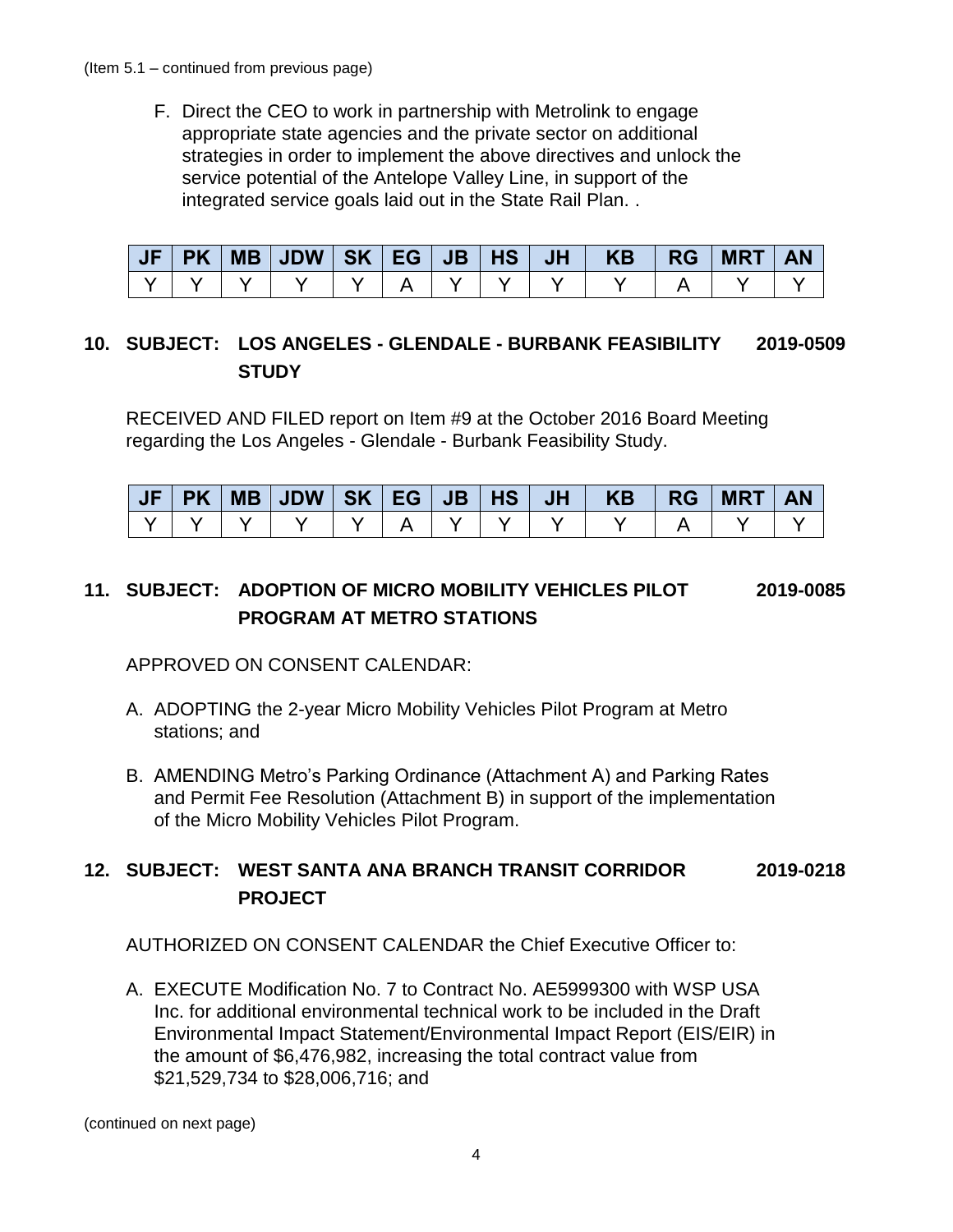B. INCREASE Contract Modification Authority (CMA) specific to Contract No. AE5999300 in the amount of \$647,698, increasing the total authorized CMA amount from \$1,828,422 to \$2,476,120 to support additional environmental assessment work.

## **13. SUBJECT: COUNTYWIDE CALL FOR PROJECTS 2019-0461**

APPROVED ON CONSENT CALENDAR:

- A. RECERTIFYING \$75.2 million in existing Fiscal Year (FY) 2019-20 commitments from previously approved Countywide Call for Projects (Call) and AUTHORIZING the expenditure of funds to meet these commitments as shown in Attachment A;
- B. DEOBLIGATING \$12.3 million of previously approved Call funding, as shown in Attachment B, ALLOCATING \$11 million to fulfill the countywide light rail yard cost allocation commitment and hold the remaining \$1.3 million in RESERVE;
- C. AUTHORIZING the CEO to:
	- 1. Negotiate and execute all necessary agreements and/or amendments for previously awarded projects; and
	- 2. Amend the FY 2019-20 budget, as necessary, to include the 2019 Countywide Call Recertification and Extension funding in the Subsidies budget;
- D. changes to the scope of work for:
	- 1. City of Burbank San Fernando Bikeway (#F1502);
	- 2. City of Los Angeles LADOT Streets for People: Parklets and Plazas (#F7814);
	- 3. City of Long Beach 1st Street Pedestrian Gallery (#F9628);
	- 4. City of San Fernando San Fernando Pacoima Wash Bike Path (#F1505);
	- 5. City of South El Monte Civic Center and Interjurisdictional Bicycle Lanes (#F5516); and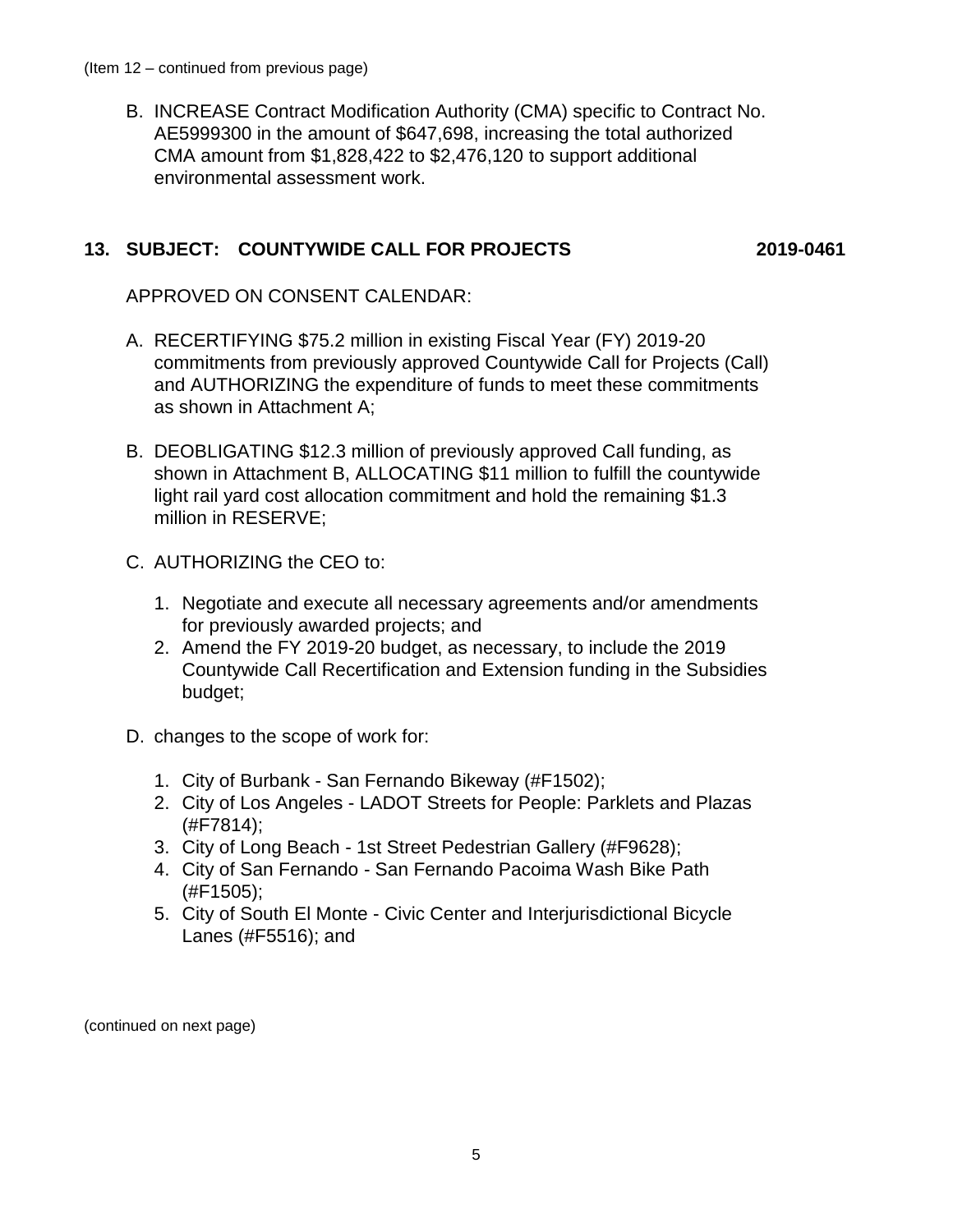- E. RECEIVING AND FILING:
	- 1. Time extensions for 63 projects shown in Attachment D;
	- 2. Reprogramming for eight projects shown in Attachment E; and
	- 3. Update on future countywide Call considerations

# **14. SUBJECT: PROGRAM ADDITIONAL FUNDS FOR I-10 HOV LANES 2019-0466 PROJECT**

APPROVED ON CONSENT CALENDAR:

- A. \$10,910,051 in Congestion Mitigation and Air Quality Improvement Program (CMAQ) Funds savings in the I-10 High Occupancy Vehicle (HOV) Lanes Project from I-605 to Puente Avenue (Segment 1) to be programmed to pay for the cost increase in the I-10 HOV Lanes Project from Puente Avenue to Citrus Avenue (Segment 2); and
- B. an additional \$836,000 in CMAQ Funds for the cost increase in Segment 2.

# **15. SUBJECT: SEPULVEDA TRANSIT CORRIDOR PROJECT 2019-0490**

APPROVED ON CONSENT CALENDAR:

A. FINDING that use of a Pre-Development Agreement (PDA) approach pursuant to Public Utilities Code Section 130242 will achieve certain private sector efficiencies in the integration of the planning, design, and construction of the Sepulveda Transit Corridor Project (Project); and

(REQUIRED TWO-THIRDS VOTE OF THE BOARD)

B. the solicitation of PDA contract(s) with up to two responsible proposer(s), pursuant to Public Utilities Code Section 130242(e), with the proposer(s) chosen by utilizing a competitive process that employs objective selection criteria (in addition to price).

# **18. SUBJECT: CUSTODIAL BANKING SERVICES 2019-0172**

AUTHORIZED ON CONSENT CALENDAR the Chief Executive Officer to award a five-year, firm fixed-unit rate Contract No. PS133590000 to US Bank N.A. for custodial banking services in an amount not to exceed \$1,003,370 inclusive of two, one year options, effective October 1, 2019, subject to resolution of protest(s), if any.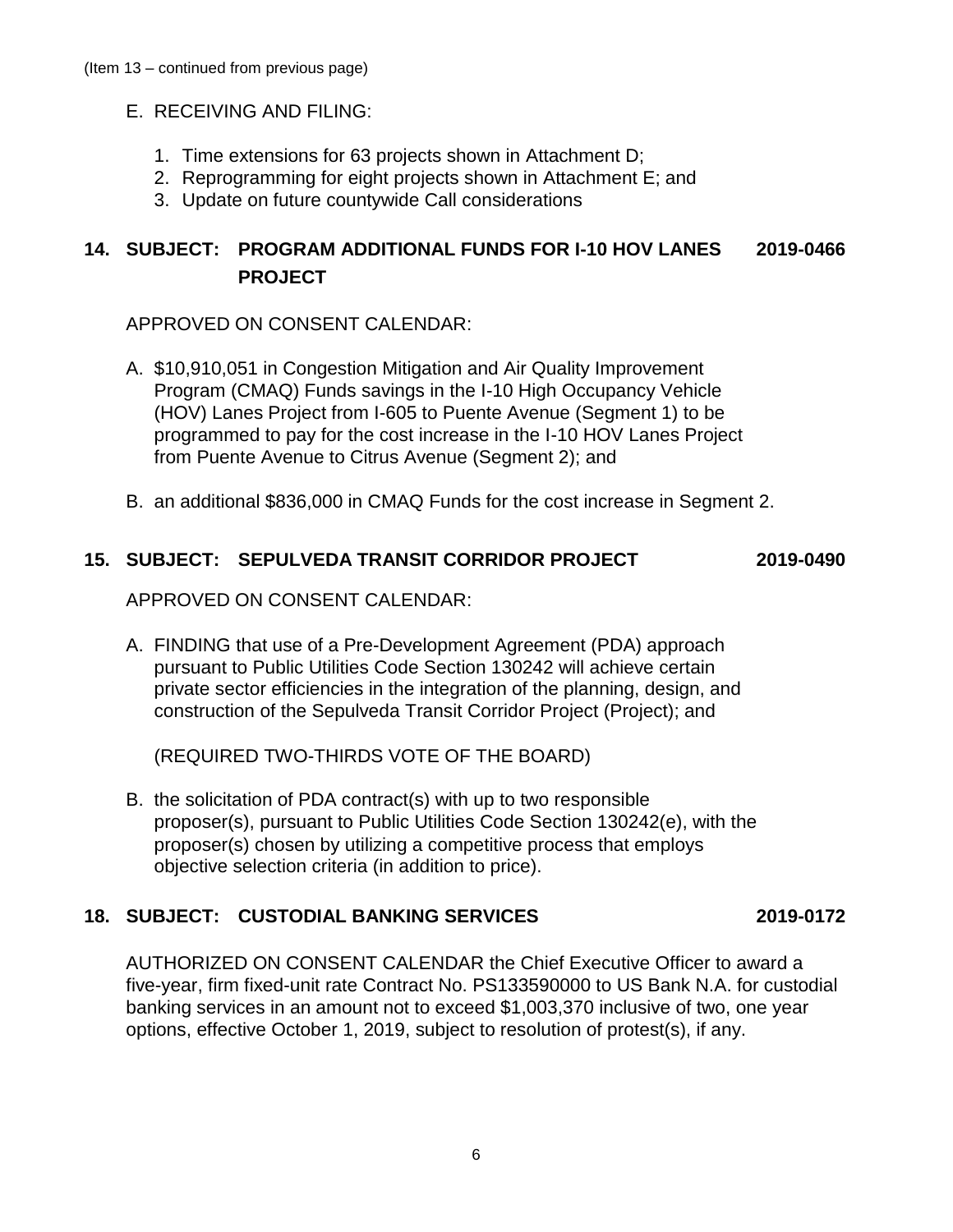## **22. SUBJECT: NEXTGEN REGIONAL SERVICE CONCEPT 2019-0460**

## APPROVED ON CONSENT CALENDAR:

- A. the Regional Service Concept, which is the framework for restructuring Metro's bus routes and schedules for NextGen and includes:
	- 1. Goals and objectives of the new bus network;
	- 2. Measures of success;
	- 3. Route and network design concepts based on public input and data analysis;
	- 4. Framework for balancing tradeoffs that consider Metro's Equity Platform; and
- B. FOLLOWING approval by all five Regional Service Councils, the Board shall then approve the final NextGen Service Plan.

## **22.1 SUBJECT: NEXTGEN BUS SPEED ENGINEERING WORKING GROUP 2019-0572**

APPROVED Motion by Directors Bonin, Garcetti, Krekorian, Solis and Garcia that the Board direct the CEO to:

- A. Develop a list of priority bus-supportive infrastructure projects needed to support the NextGen bus service plan, with an emphasis on near-term improvements that can be implemented concurrently with each phase of NextGen;
- B. Form a NextGen Bus Speed Engineering Working Group co-chaired by the Metro CEO and the General Manager of the Los Angeles Department of Transportation, or their designees, and establish a regular meeting schedule, at least monthly;
- C. Assess the need for coordination with additional local jurisdictions and municipal operators where bus delay hotspots exist; and
- D. Report back to the Operations, Safety, and Customer Experience Committee on the above in October 2019, and quarterly thereafter.

| JF | PK |  |  |  | $JH$ $\parallel$ | KB . | <b>RG</b> | <b>MRT</b> | $\overline{\phantom{a}}$ AN |
|----|----|--|--|--|------------------|------|-----------|------------|-----------------------------|
|    |    |  |  |  |                  |      |           |            |                             |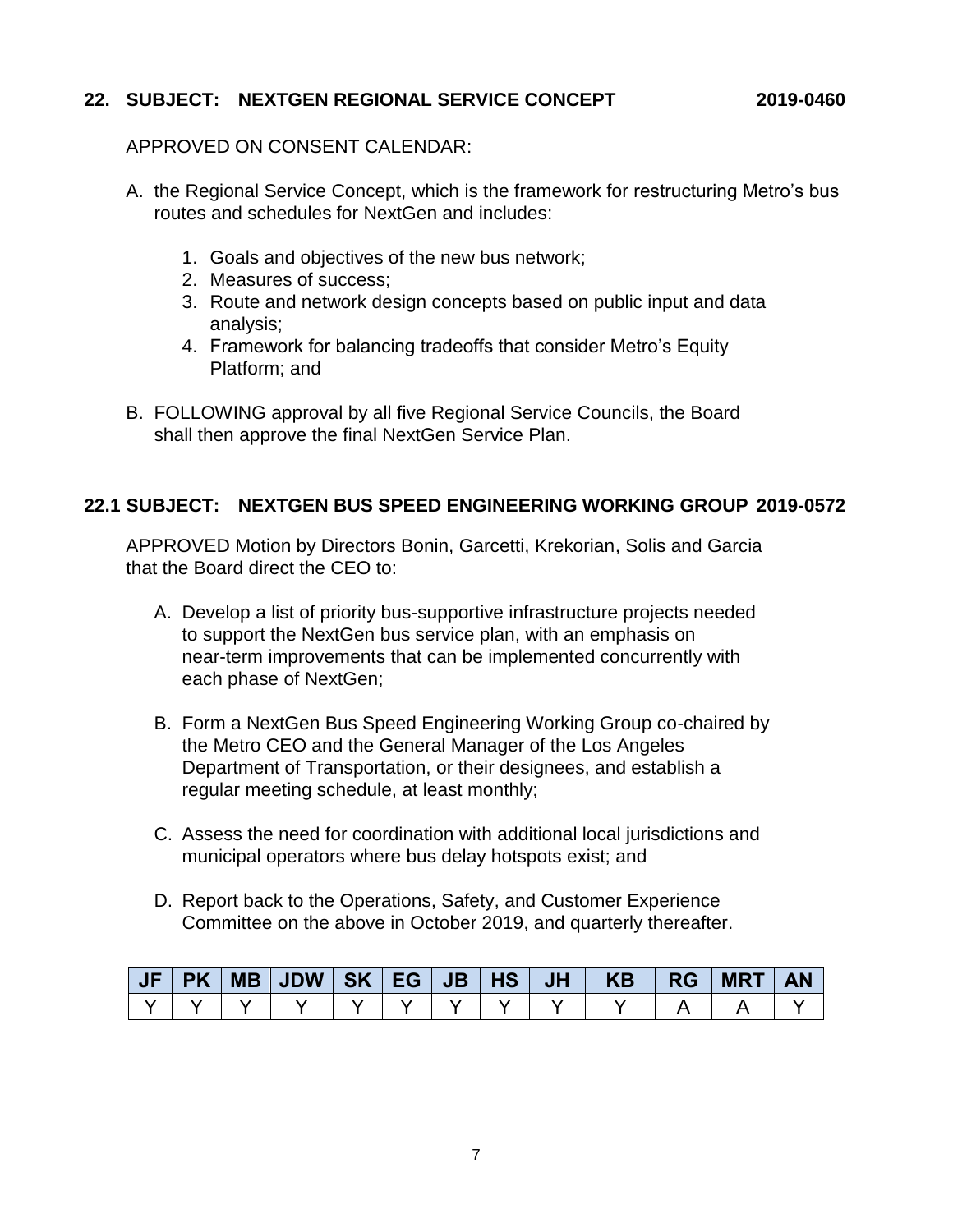## **22.2 SUBJECT: NEXTGEN REGIONAL SERVICE CONCEPT 2019-0573**

APPROVED Motion by Directors Hahn, Solis, Garcetti, Bonin and Krekorian that the Board direct the CEO:

- A. Create an action plan to implement the following improvements in anticipation of NextGen:
	- a. Strategies to accelerate the ongoing initiatives of "All-Door Boarding" and vinyl seat installation;
	- b. Improved integration between Metro and Municipal Bus Operators in regards to the TAP wallet and flexibility of loading money;
	- c. Installing real-time arrival electronic displays on high-performing bus routes;
	- d. Incentivizing respective city agencies to expand the number of bus shelters, particularly on high-performing bus lines;
- B. Report back on the potential timeline to completion for each of those initiatives, including a cost/benefit analysis of accelerating those improvements to coincide with the first rollout of the NextGen Bus system changes;
- C. Report back on efforts to ensure network and schedule integration with municipal operators;
- D. Report back to the Board on all of the above at the November/December 2019 Board meeting.

| JF | <b>PK</b> | MB JDW | <b>SK</b> | EG | JB/ | H <sub>S</sub> | <b>JH</b> | KB | <b>RG</b> | <b>MRT</b> | <b>AN</b> |
|----|-----------|--------|-----------|----|-----|----------------|-----------|----|-----------|------------|-----------|
|    |           |        |           |    |     |                |           |    |           |            |           |

## **23. SUBJECT: MEMBERSHIP ON METRO'S SERVICE COUNCILS 2019-0442**

APPROVED ON CONSENT CALENDAR Diane Velez for membership on Metro's San Gabriel Valley Service Council.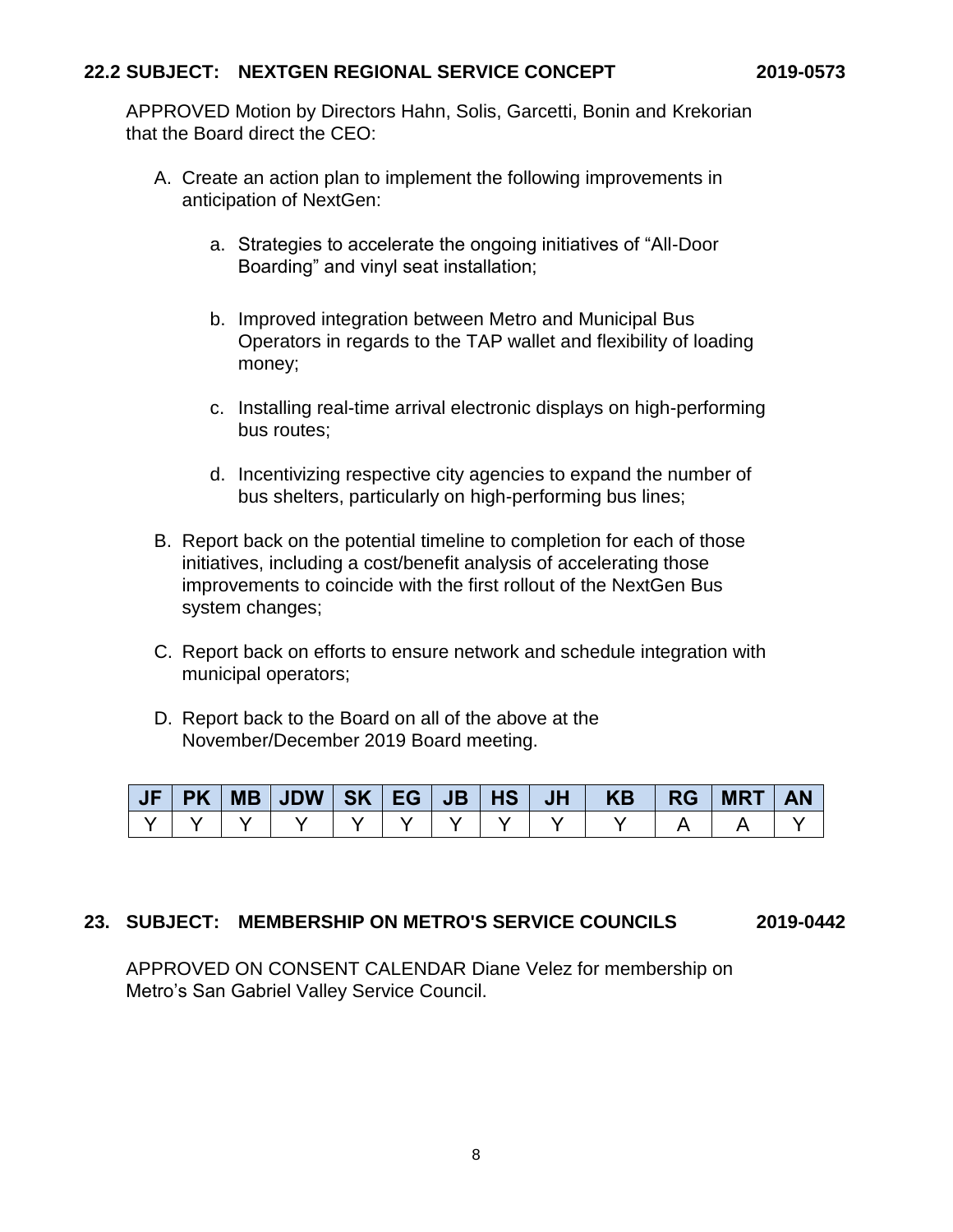# **24. SUBJECT: A650 HEAVY RAIL VEHICLE OVERHAUL AND CRITICAL 2019-0151 COMPONENT REPLACEMENT PROGRAM**

AUTHORIZED ON CONSENT CALENDAR the Chief Executive Officer to:

- A. INCREASE the Life-of-Project (LOP) budget to Contract No. A650-2015, for the Heavy Rail Vehicle Overhaul and Critical Component Replacement Program (OCCRP), by \$6,047,723 increasing the total Life-of-Project (LOP) budget from \$99,061,908 to \$105,109,632;
- B. EXECUTE Contract Modification No. 4 to Contract No. A650-2015, with Talgo Inc., for the Heavy Rail Vehicle Overhaul and Critical Component Replacement Program (OCCRP), for the truck frame inspection and repair services in the firm-fixed price amount of \$5,054,030; and
- C. EXECUTE Contract Modifications under this Contract for up to \$1,000,000 per Contract Modification.

|  |  |  |  | JF   PK   MB   JDW   SK   EG   JB   HS   JH   KB   RG   MRT   AN |  |  |
|--|--|--|--|------------------------------------------------------------------|--|--|
|  |  |  |  |                                                                  |  |  |

## **25. SUBJECT: ENTERPRISE ASSET MANAGEMENT SYSTEM 2019-0373**

APPROVED ON CONSENT CALENDAR:

- A. ESTABLISHING a Life of Project (LOP) Budget for the Enterprise Asset Management (EAM) Project, capital project number 207155, in the amount of \$45,800,000;
- B. AUTHORIZING the Chief Executive Officer to award a 37-month, firm fixed price Contract No. PS51755000 to 21Tech LLC, in the amount of \$10,205,207 for the Enterprise Asset Management System Software Acquisition and Software Support Services, subject to the resolution of any properly submitted protest(s), if any; and
- C. Contract Modification Authority specific to Contract No. PS51755000 in the amount of \$2,041,041 or 20% of the total contract value, to cover the costs of any unforeseen services or license fees that may be necessary to complete this phase of the project.

|  |  |  |  |  | JF PK MB JDW SK EG JB HS JH KB RG MRT AN |  |
|--|--|--|--|--|------------------------------------------|--|
|  |  |  |  |  |                                          |  |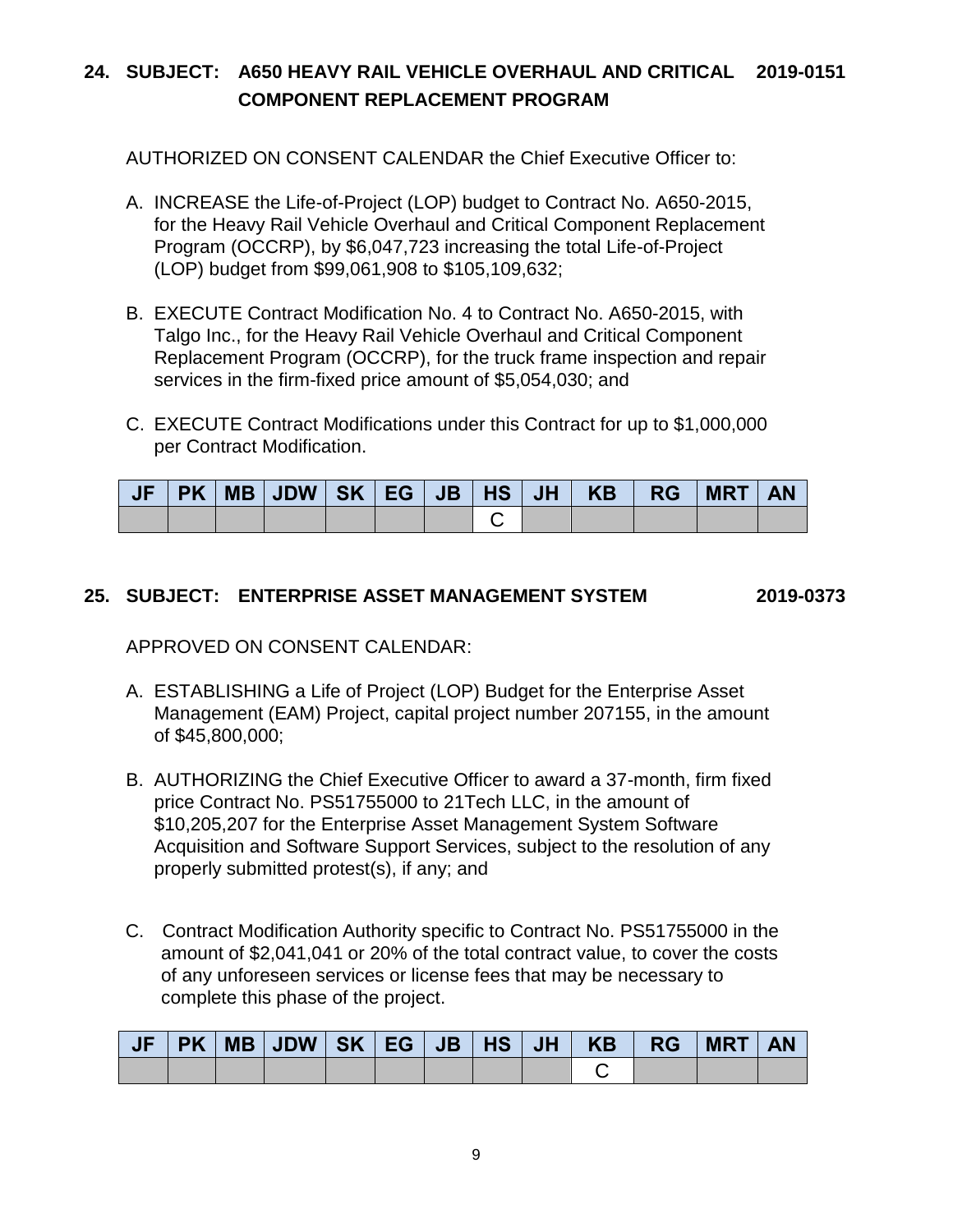# **32. SUBJECT: EAST SAN FERNANDO VALLEY TRANSIT CORRIDOR 2019-0202**

# AUTHORIZED:

- A. the Chief Executive Officer to negotiate and execute a cost-plus fixed fee Contract No. AE58083E0129 with Gannett Fleming to perform professional services including design advancement for the design build delivery process, support during the solicitation process, and design support during construction for the East San Fernando Valley Transit Corridor Project in an amount not-to-exceed \$61,974,852, subject to resolution of any protests; and
- B. Contract Modification Authority in the amount of \$12,394,970 (20% of the not-to-exceed contract value) and authorize the CEO to execute individual Contract Modifications within the Board approved Contract Modification Authority.

| PK |  |  |  | MB   JDW   SK   EG   JB   HS   JH   KB   RG   MRT |  | <b>AN</b> |
|----|--|--|--|---------------------------------------------------|--|-----------|
|    |  |  |  |                                                   |  |           |

# **33. SUBJECT: I-5 SOUTH CAPACITY ENHANCEMENTS FROM ORANGE 2019-0376 COUNTY LINE TO I-605**

AUTHORIZED ON CONSENT CALENDAR Contract Modification No. 106 (CCO 106) by the California Department of Transportation (Caltrans) for the construction contract of Segment 2 (Valley View) of the I-5 South Capacity Enhancements Project from I-605 to Orange County Line (Project) under Funding Agreement No. MOU.P0004292, Amendment No. 3, in the amount of up to \$983,655 within the overall corridor Life of Project (LOP) budget.

## **34. SUBJECT: AIRPORT METRO CONNECTOR 2019-0480**

AUTHORIZED ON CONSENT CALENDAR:

- A. The Chief Executive Officer to execute a 5-year cost-plus fixed fee Contract No. PS58330MC075 with KDG+DE Construction Support Services to provide Construction Support Services for the Airport Metro Connector (AMC) 96th Street Transit Station Project, in an amount not-to-exceed \$25,943,154.86 and exercise 2 one-year options, when deemed appropriate; and
- B. Contract Modification Authority in the amount of \$5,188,630.97 or 20% of the not-to-exceed contract award value and authorize the CEO to execute individual Contract Modifications within the Board approved Contract Modification Authority.

|  |  |  |  |  | PK   MB   JDW   SK   EG   JB   HS   JH   KB   RG   MRT | <b>AN</b> |
|--|--|--|--|--|--------------------------------------------------------|-----------|
|  |  |  |  |  |                                                        |           |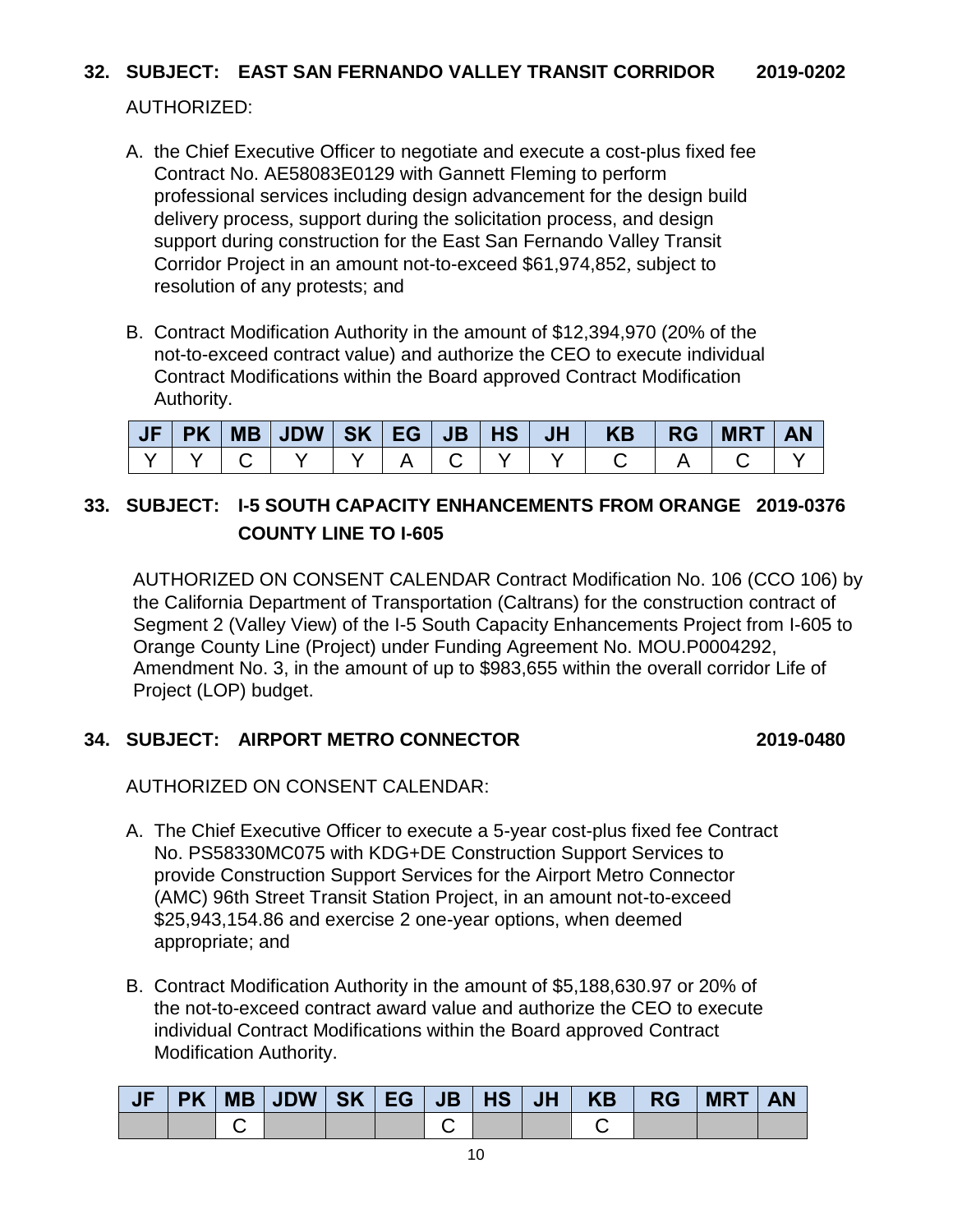# **35. SUBJECT: SUPPLEMENTAL ENGINEERING SERVICES (SES) 2019-0502 CONSULTANT SERVICE CONTRACT**

AUTHORIZED the Chief Executive Officer to NEGOTIATE and EXECUTE:

- A. A three-year cost plus fixed fee type contract for AE59600 with HDR Engineering, Inc. for Supplemental Engineering Services for Engineering Design of Transit Rail Projects on a task order basis, plus two one-year options. The amount for the three-year base contract is \$50,000,000 and the amount for the two one-year options is \$20,000,000 for a total contract value not to exceed \$70,000,000; subject to resolution of protest(s), if any; and
- B. Individual Task Orders and modifications within the Board approved contract amount.

| JF | PK |  |  |  | MB   JDW   SK   EG   JB   HS   JH   KB | ∣ RG | <b>MRT</b> | <b>AN</b> |
|----|----|--|--|--|----------------------------------------|------|------------|-----------|
|    |    |  |  |  |                                        |      |            |           |

## **36. SUBJECT: METRO GOLD LINE EXTENSION TO CLAREMONT 2019-0528**

DIRECTED the Chief Executive Officer AS AMENDED to:

- A. Finalize negotiations with the Gold Line Foothill Extension Construction Authority (Construction Authority) for Metro to commit \$126 million in order to ensure the extension of the Foothill Alignment to Pomona station; and
- B. Apply the San Gabriel Valley Subregional Equity funds to offset the Gold Line to Pomona shortfall.

|  |  |  |  | JF PK MB JDW SK EG JB HS JH  KB  RG MRT |  | <b>AN</b> |
|--|--|--|--|-----------------------------------------|--|-----------|
|  |  |  |  |                                         |  |           |

## **36.1 SUBJECT: METRO GOLD LINE TO POMONA 2019-0598**

APPROVED AMENDING Motion by Fasana, Garcetti, Solis and Barger that the Board consistent with the June 2016 Board action that created the Subregional Equity Program, reaffirms that each subregion's Subregional Equity Program allocation as listed in the Measure M Expenditure Plan (line item 68,note s.) is listed in 2015 dollars, consistent with all other figures in the "Most Recent Cost Estimate" column of the Measure M Expenditure Plan. These allocations shall be escalated to year-of expenditure in accordance with the escalation policies in the Measure M expenditure plan.

| JF | <b>PK</b> | $\vert$ MB $\vert$ JDW $\vert$ SK $\vert$ EG $\vert$ JB $\vert$ HS $\vert$ JH $\vert$ |  |  | <b>KB</b> | <b>RG</b> | <b>MRT</b> | <b>AN</b> |
|----|-----------|---------------------------------------------------------------------------------------|--|--|-----------|-----------|------------|-----------|
|    |           |                                                                                       |  |  |           |           |            |           |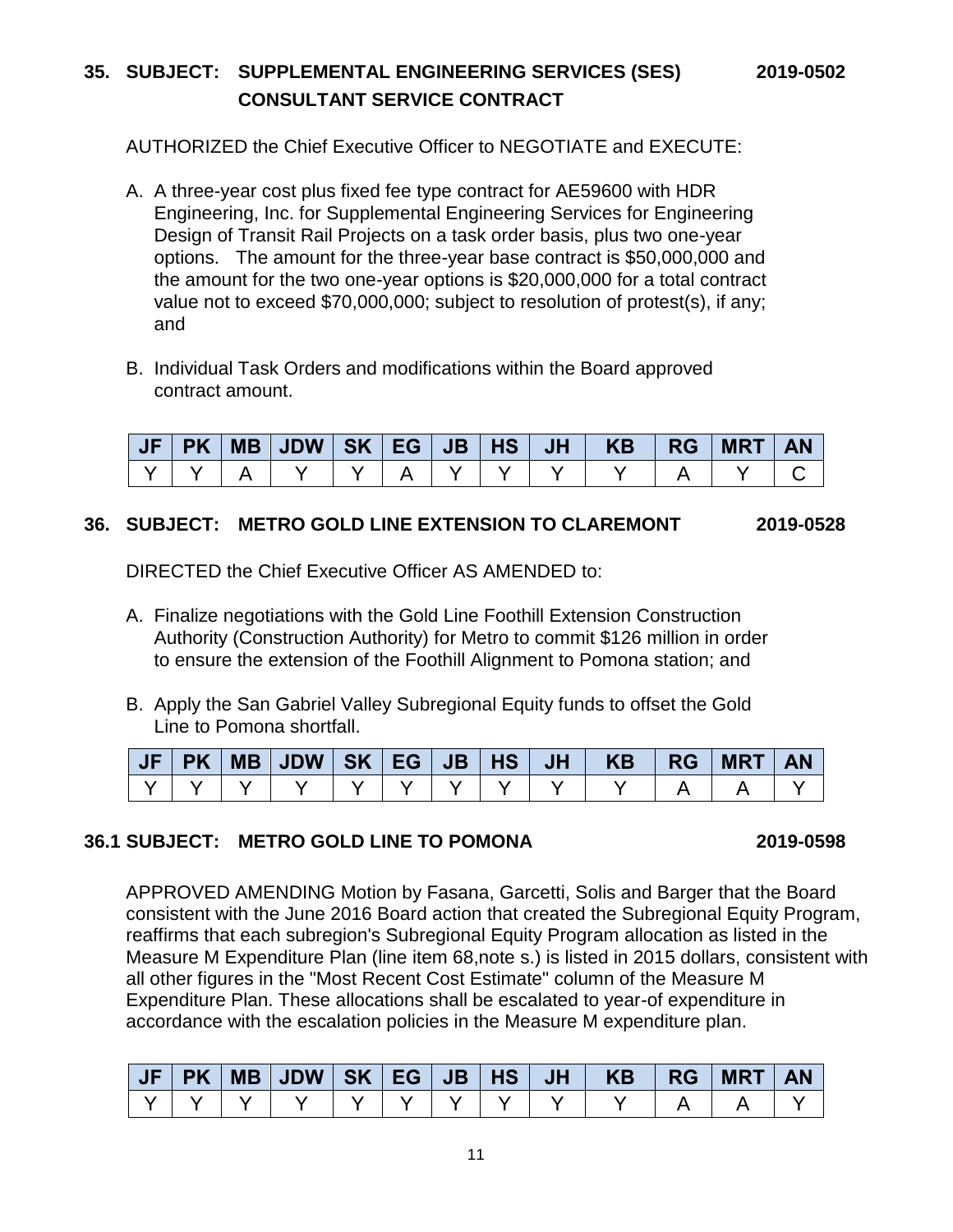# **40. SUBJECT: TRANSPORTATION BUSINESS ADVISORY COUNCIL 2019-0500 APPOINTMENTS**

APPOINTED ON CONSENT CALENDAR the Conference Of Minority Transportation Officials (COMTO) SoCal to the Transportation Business Advisory Council.

## **41. SUBJECT: FEDERAL LEGISLATION 2019-0511**

ADOPTED ON CONSENT CALENDAR staff recommended position:

A. House Resolution 2723 (Lowenthal) - Economy in Motion: The National Multimodal and Sustainable Freight Infrastructure Act **SUPPORT**

## **42. SUBJECT: METRO CLIMATE ACTION AND ADAPTATION PLAN 2019-0489**

ADOPTED ON CONSENT CALENDAR the Metro Climate Action and Adaptation Plan.

# **43. SUBJECT: METRO FREEWAY SERVICE PATROL 2019-0208**

AUTHORIZED ON CONSENT CALENDAR the Chief Executive Officer to:

- A. AWARD a firm fixed unit rate Contract No. FS58039000 for Metro Freeway Service Patrol (FSP) Regional light duty towing services Region 1 to Kenny's Auto Service, in an amount not to exceed \$20,936,369 for 52 months, subject to resolution of protest(s), if any; and,
- B. AWARD a firm fixed unit rate Contract No. FS58039001 for Metro Freeway Service Patrol (FSP) regional light duty towing services Region 2 to Platinum Tow and Transport in an amount not to exceed \$24,006,823 for 52 months, subject to resolution of protest(s), if any; and,
- C. INCREASE Contract Modification Authority (CMA) to 29 existing Freeway Service Patrol contracts as delineated below for a total amount of \$14,521,000 thereby increasing the CMA amount from \$11,161,294 to \$25,682,294 and extend the periods of performance as follows:
	- Beat no. 1: All City Tow Contract No. FSP2828200FSP141. for \$219,000 for 8 months
	- Beat no. 2: Citywide Towing Contract No. FSP2785600FSP142, for \$258,000 for 9 months
	- Beat no. 3: Hollywood Car Carrier Contract No. FSP3469400B3/43, for \$849,000 for 9 months
	- Beat no. 4: Frank Scotto Towing Contract No. FSP2788200FSP144, for \$237,000 for 9 months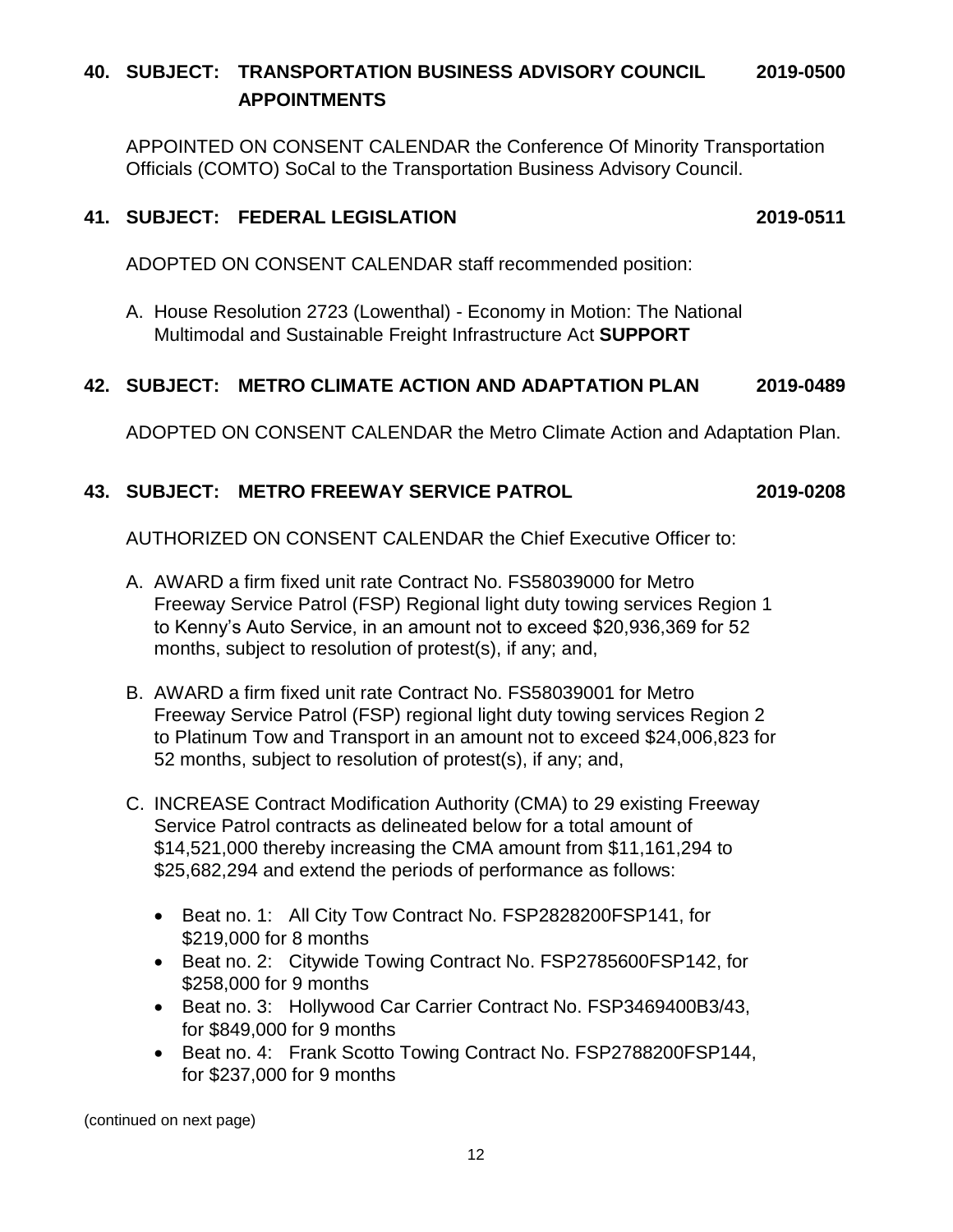- Beat no. 5: Sonic Towing, Inc. Contract No. FSP3469500B5/17, for \$320,000 for 11 months
- Beat no. 6: Neighborhood Towing 4 U Contract No. FSP3469600B6, for \$338,000 for 11 months
- Beat no. 8: Citywide Towing Contract No. FSP2825800FSP148, for \$293,000 for 9 months
- Beat no. 9: Frank Scotto Towing Contract No. FSP3470000B9, for \$394,000 for 11 months
- Beat no. 10: Neighborhood Towing 4 U Contract No. FSP3848100FSP1410, for \$365,000 for 12 months
- Beat no. 12: Tip Top Tow Contract No. FSP2826700FSP14, for \$796,000 for 12 months
- Beat no. 13: Reliable Delivery Service Contract No. FSP2831500FSP1413, for \$440,000 for 7 months
- Beat no. 17: Sonic Towing, Inc. Contract No. FSP3469500B5/17, for \$241,000 for 9.5 months
- Beat no. 18: Bob & Dave's Towing, Inc. Contract No. FSP2690300FSP1418, for \$695,000 for 14.5 months
- Beat no. 20: Bob's Towing Contract No. FSP2836600FSP1420, for \$211,000 for 12 months
- Beat no. 21: Bob's Towing Contract No. FSP2839000FSP1421, for \$153,000 for 12 months
- Beat no. 24: T.G. Towing, Inc. Contract No. FSP2833200FSP1424, for \$275,000 for 11 months
- Beat no. 28: Hadley Tow Contract No. FSP3847300FSP1428, for \$99,000 for 11 months
- Beat no. 33: Mid Valley Towing Contract No. FSP2851900FSP1433, for \$266,000 for 9 months
- Beat no. 34: South Coast Towing, Inc. Contract No. FSP2839600FSP1434, for \$292,000 for 11 months
- Beat no. 36: Hadley Tow Contract No. FSP2841400FSP1436, for \$288,000 for 11 months
- Beat no. 37: Reliable Delivery Service Contract No. FSP3696000FSP1437, for \$690,000 for 11 months
- Beat no. 38: Steve's Towing Contract No. FSP38468001438, for \$106,000 for 11 months
- Beat no. 39: Jon's Towing Contract No. FSP3470400B27/39, for \$253,000 for 9.5 months
- Beat no. 41: T.G. Towing, Inc. Contract No. FSP2760200144, for \$322,000 for 8 months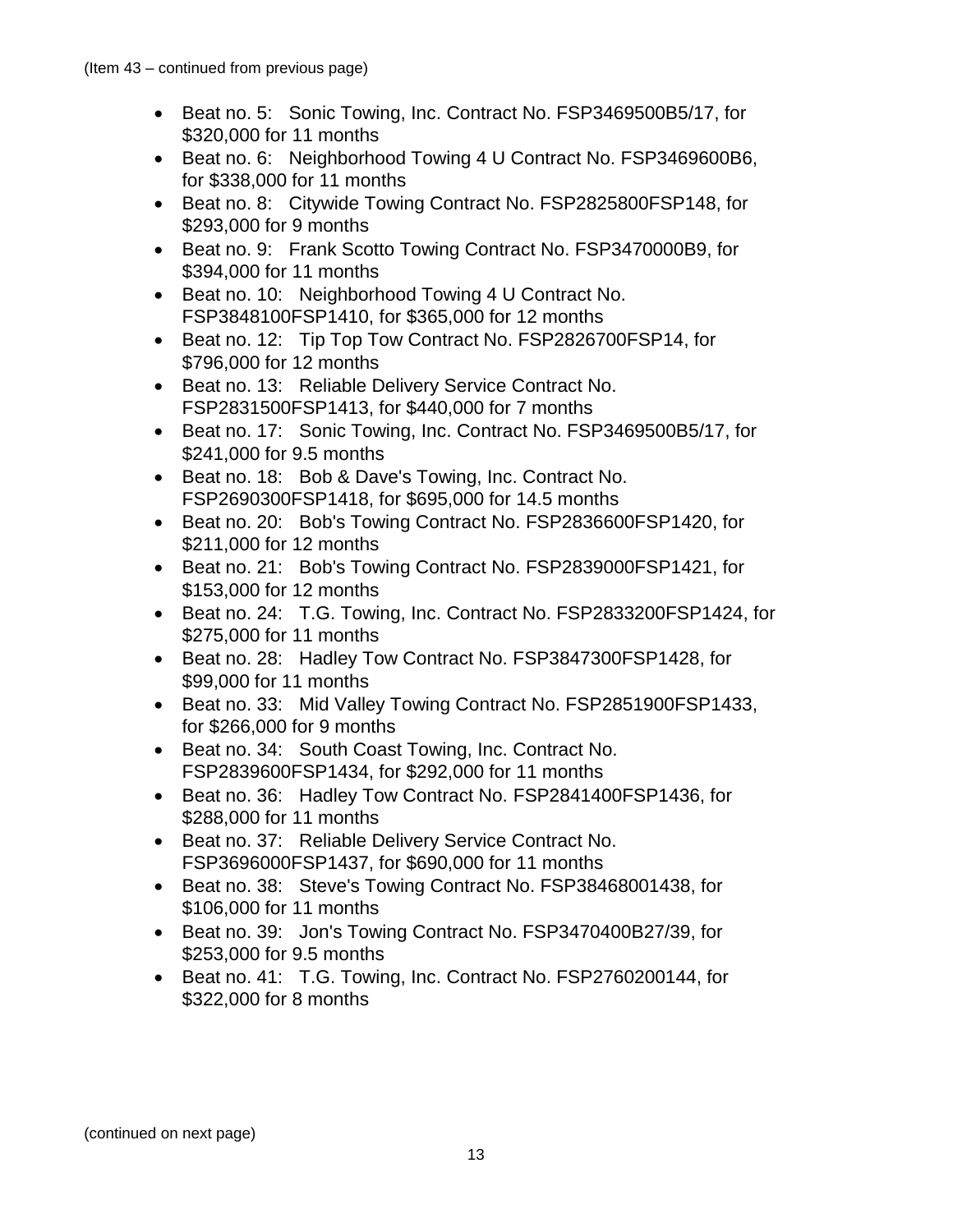- Beat no. 42: Platinum Tow & Transport Contract No. FSP2842100FSP1442, for \$290,000 for 11 months
- Beat no. 43: Hollywood Car Carrier Contract No. FSP3469400B3/43, for \$828,000 for 9.5 months
- Beat no. 70: Tip Top Tow Contract No. FSP3471300B70, for \$920,000 for 7 months
- Beat no. 71: Bob & Dave's Towing, Inc. Contract No. FSP3471500B71, for \$932,000 for 6 months
- Region 1: Kenny's Auto Service Contract No. FSP13-R1, for \$3,151,000 for 9 months

# **44. SUBJECT: GOLD LINE P2550 LIGHT RAIL VEHICLE (LRV) STATIC 2019-0483 INVERTER APS/LVPS OVERHAUL**

AUTHORIZED ON CONSENT CALENDAR the Chief Executive Officer to award a 60-month, Indefinite Delivery/Indefinite Quantity (IDIQ) Contract No. MA62488000 to AmeTrade, Inc., DBA AmePower, Inc., for the overhaul of P2550 Light Rail Vehicle Static Inverter Auxiliary Power Supply/Low Voltage Power Supply (APS/LVPS). This award is a not-to-exceed amount of \$2,509,943, subject to resolution of protest(s), if any.

## **45. SUBJECT: I-710 SOUNDWALL PACKAGE 3 PROJECT 2019-0477**

APPROVED BY TWO-THIRDS VOTE OF THE BOARD:

- A. HOLDING a public hearing on the proposed Resolution of Necessity; and
- B. ADOPTING a Resolution of Necessity (Attachment B) authorizing the commencement of an eminent domain action to acquire a Temporary Construction Easement (TCE) and site improvements within the TCE area from the property identified as 3128 Gale Avenue, Long Beach, CA 90810, CPN-80964 (APN: 7312-021-009).

| JF | <b>PK</b> | MB | <b>JDW</b> | <b>SK</b> | l EG I | JB <sub>7</sub> | HS <sup>1</sup> | <b>JH</b> | <b>KB</b> | <b>RG</b> | <b>MRT</b> | <b>AN</b> |
|----|-----------|----|------------|-----------|--------|-----------------|-----------------|-----------|-----------|-----------|------------|-----------|
|    |           |    |            |           |        |                 |                 |           |           |           |            |           |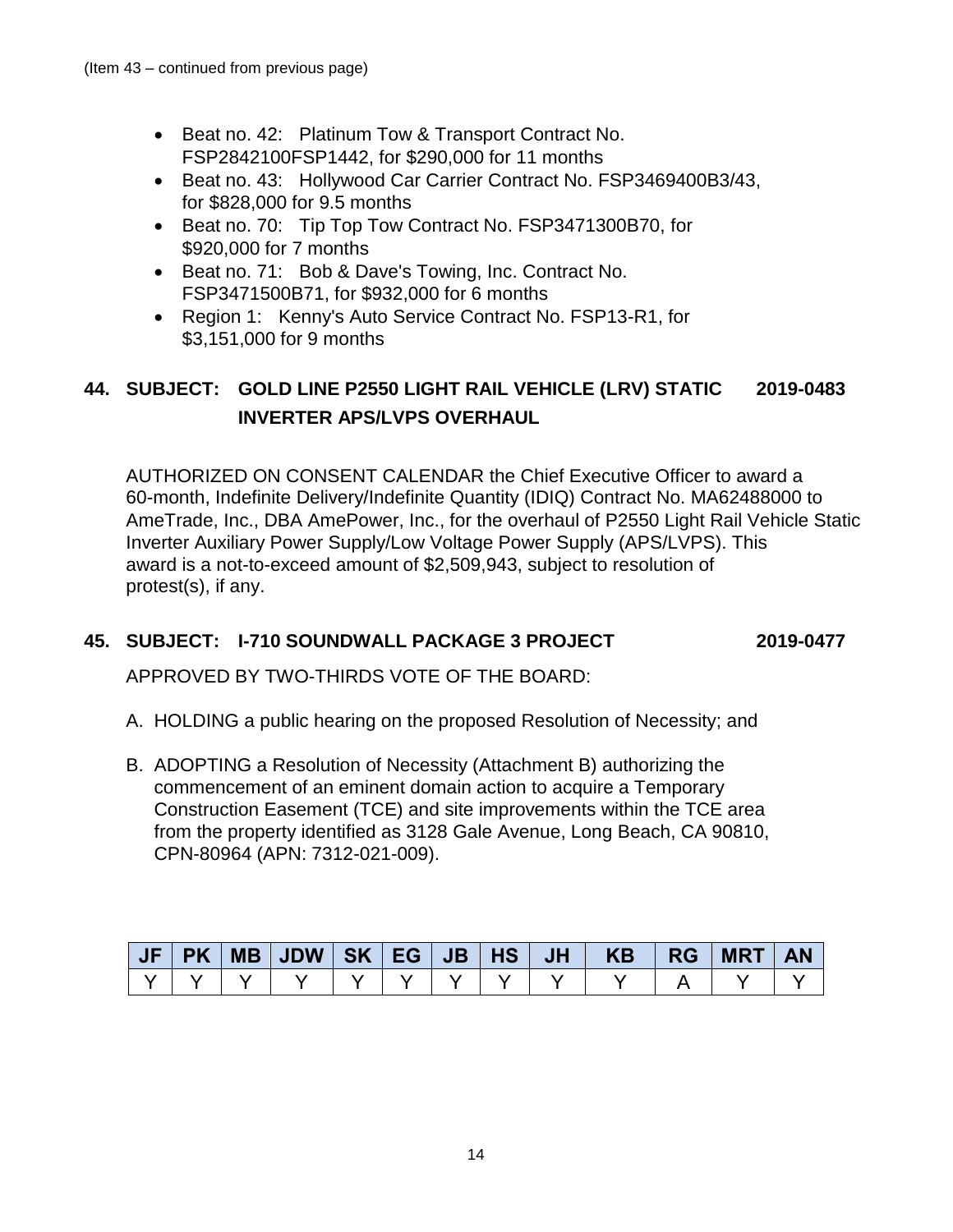## **46. SUBJECT: I-5 NORTH MANAGED LANES PROJECT 2019-0487**

APPROVED BY TWO-THIRDS VOTE OF THE BOARD:

- A. HOLDING a public hearing on the proposed Resolutions of Necessity; and
- B. ADOPTING Resolution of Necessity (Attachment B) authorizing the commencement of an eminent domain action to acquire a Temporary Construction Easement (TCE) from the properties identified as Parcels: CPN 80856-1 (APN: 2861-071-009) and CPN 81196-1 (APN: 2861-071- 008).

| <b>JF</b> | <b>PK</b> |  |  |  | JH V | <b>KB</b> | <b>RG</b> | <b>MRT</b> |  |
|-----------|-----------|--|--|--|------|-----------|-----------|------------|--|
|           |           |  |  |  |      |           |           |            |  |

# **47. SUBJECT: SUPPORT OF DESTINATION CRENSHAW PROJECT ON 2019-0575 METRO OWNED PROPERTY ALONG THE CRENSHAW/LAX LINE PROJECT**

APPROVED:

- A. AUTHORIZING the Chief Executive Officer to enter into a Memorandum of Agreement (MOA) with the City/County of Los Angeles for funding and support of the Destination Crenshaw Project;
- B. funding request for the construction of Destination Crenshaw's proposed Sankofa Park in an amount not to exceed \$15,000,000 and related staff support time; and
- B. AMENDING the FY20 Adopted Budget in the amount of \$15,000,000.

| <b>PK</b> |  |  |  | <b>JHV</b> | KB | <b>RG</b> | <b>MRT</b> |  |
|-----------|--|--|--|------------|----|-----------|------------|--|
|           |  |  |  |            |    |           |            |  |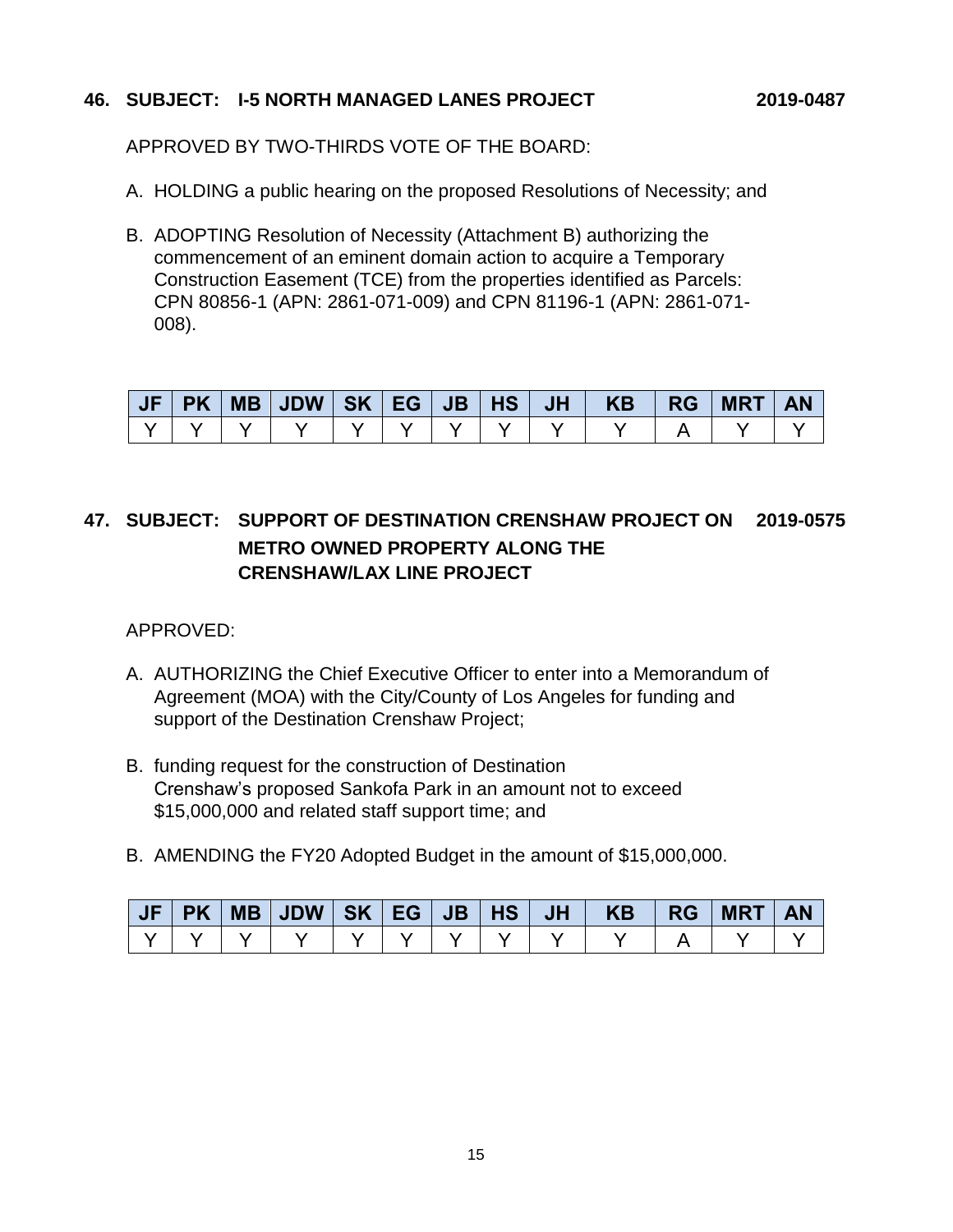## **48. SUBJECT: CLOSED SESSION 2019-0567**

## A. Conference with Legal Counsel - Existing Litigation - G.C. 54956.(d)(1)

1. Monica Boen v. LACMTA, LASC Case No. BC653198

APPROVED settlement in the amount of \$250,000

| JF |  |  |  |  | PK   MB   JDW   SK   EG   JB   HS   JH   KB   RG | <b>MRT   AN</b> |  |
|----|--|--|--|--|--------------------------------------------------|-----------------|--|
|    |  |  |  |  |                                                  |                 |  |

2. Bing Kun Wei v. LACMTA, LASC Case No. BC690957

APPROVED settlement in the amount of \$275,000

| <b>JF</b> |  |  |  |  | PK   MB   JDW   SK   EG   JB   HS   JH   KB   RG | <b>MRT</b> | <b>AN</b> |
|-----------|--|--|--|--|--------------------------------------------------|------------|-----------|
|           |  |  |  |  |                                                  |            |           |

3. Beverly Hills Unified School District v. Federal Transit Administration, et al.,USDC Case No. CV-18-716-GW(SSx)

## NO REPORT

4. Nathan Flowers v. LACMTA, LASC Case No. BC515136

NO REPORT

B. Conference with Real Estate Negotiator - G.C. 54956.8

1. Property Description: Parcel Nos. RC-469, 470, 472, 477, 486, 488, 489, and 490 Agency Negotiator: Velma C. Marshall Negotiating Party: City of Los Angeles Under Negotiation: Price and terms

NO REPORT